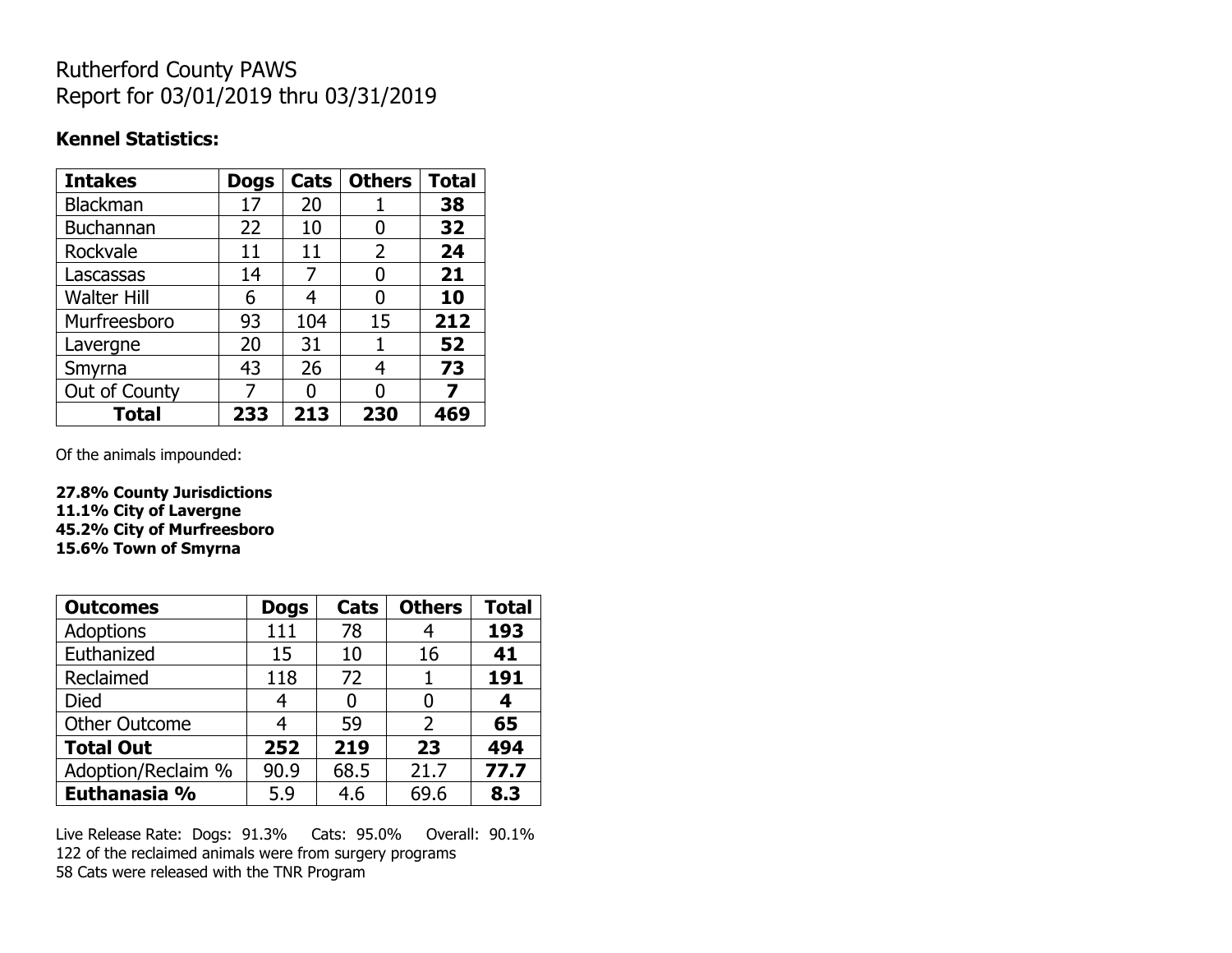Animals left in shelter on 03/31/2019: 44

2978 People visited the shelter looking for a lost /new pet.

2154 Logged calls/voice mails for the month.

#### **Activity Report by Jurisdiction:**

| Zones           | <b>Calls Received</b> | Calls Completed |
|-----------------|-----------------------|-----------------|
| <b>Blackman</b> | 200                   | 212             |
| Buchannan       | 117                   | 124             |
| Lavergne        | 231                   | 242             |
| Lascassas       | 180                   | 182             |
| Murfreesboro    | 629                   | 651             |
| Rockvale        | 144                   | 149             |
| Smyrna          | 204                   | 213             |
| Walter Hill     | 75                    | 83              |
| Out of Area     | 21                    | 22              |
| <b>Total</b>    | 1801                  | 1878            |

41.0% County Jurisdictions 12.8% City of Lavergne 34.9% City of Murfreesboro 11.3% Town of Smyrna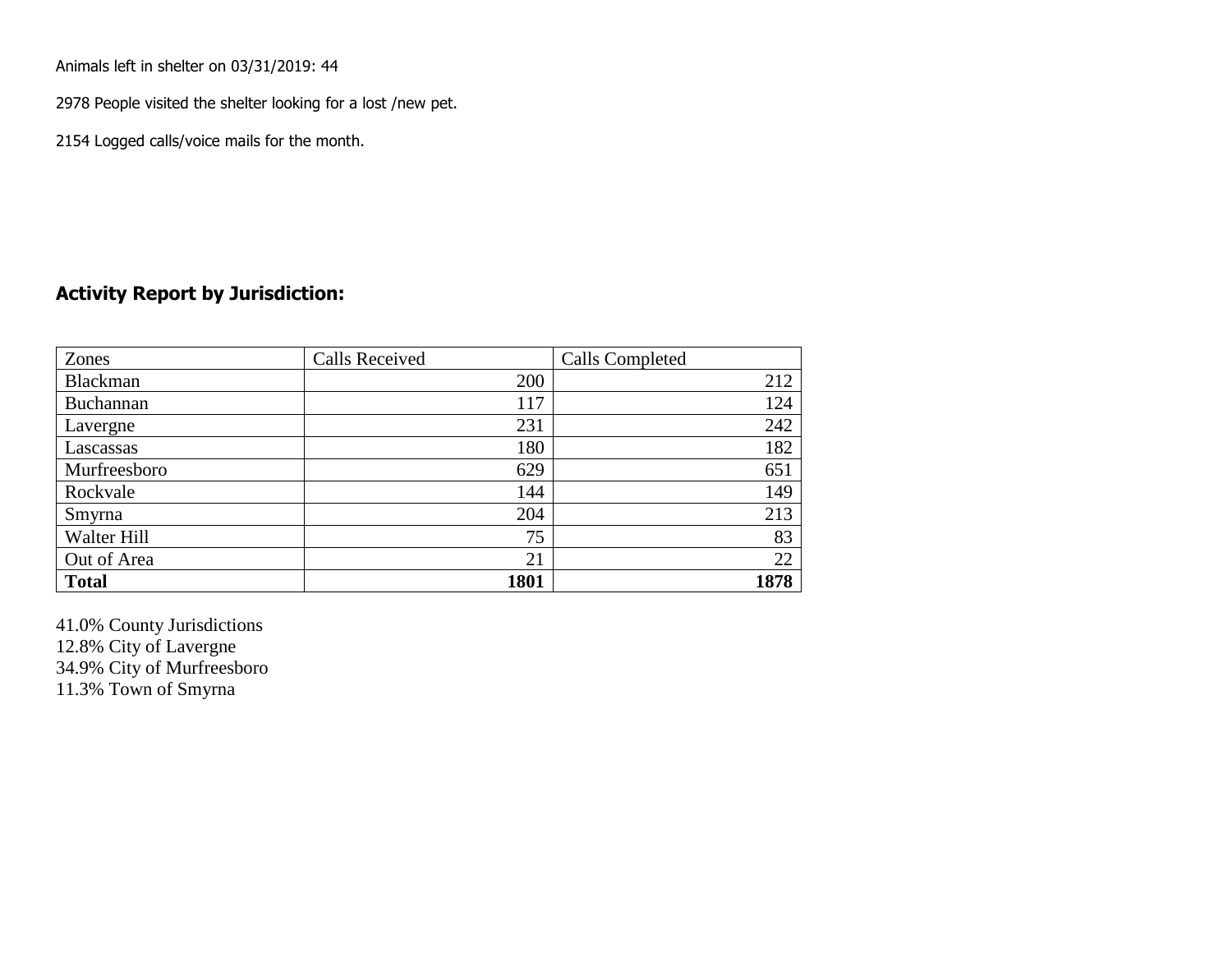# **Mileage:**

| <b>Officer</b> | <b>Miles</b> |
|----------------|--------------|
| 423            | 2059         |
| 424            | 2616         |
| 425            | 1185         |
| 426            | 1649         |
| 427            | 1414         |
| 428            | 1598         |
| 429            | 58           |
| 430            | 1343         |
| 437            | 2142         |
|                |              |
|                |              |
|                |              |
|                |              |
|                |              |
|                |              |
|                |              |
|                |              |
| <b>Total</b>   | 14064        |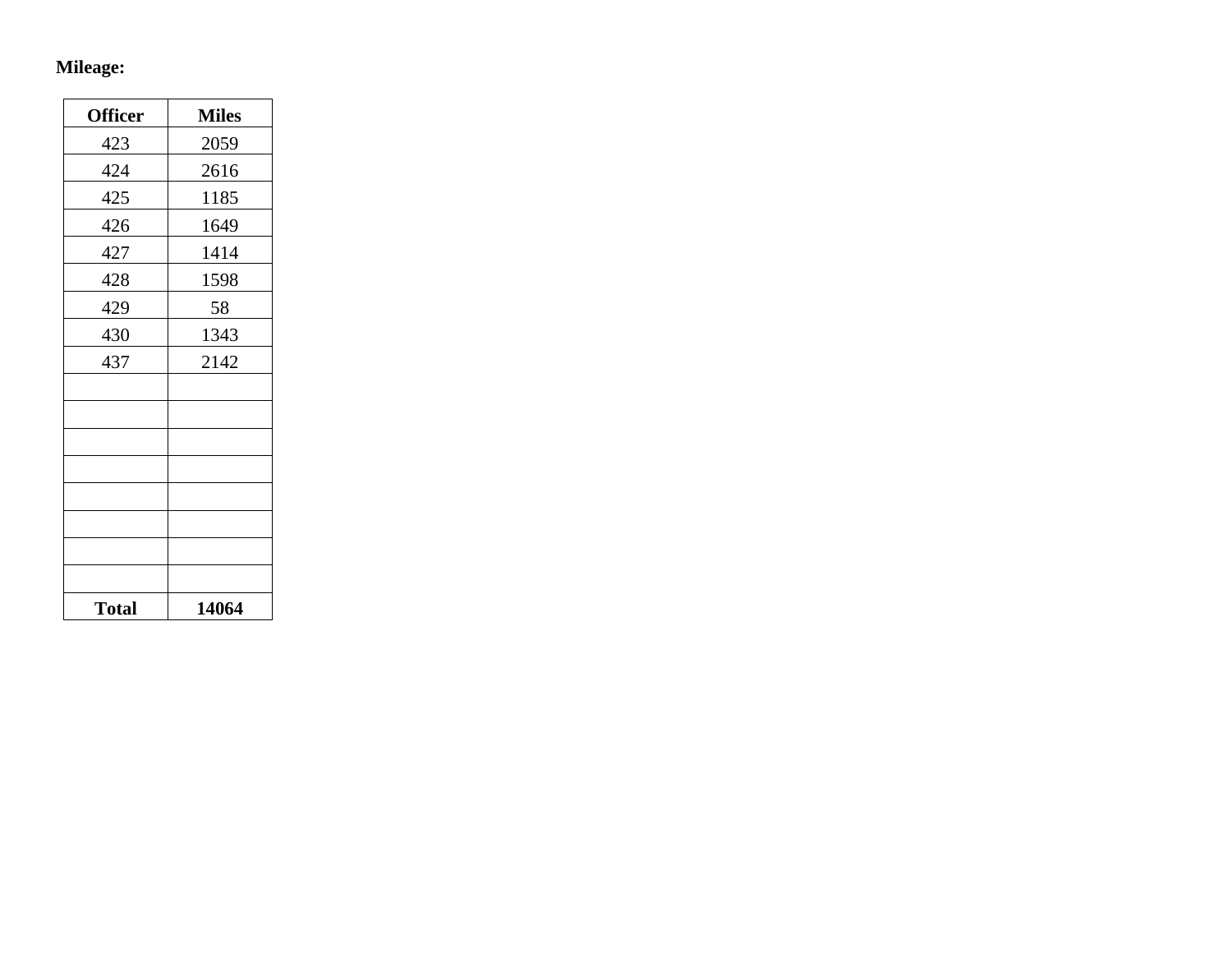## Fiscal Year-to-Date Report 07/01/2018 thru 03/31/2019

### **Kennel Statistics:**

| <b>Intakes</b>     | <b>Dogs</b> | Cats | <b>Others</b> | <b>Total</b> |
|--------------------|-------------|------|---------------|--------------|
| Blackman           | 176         | 231  | 5             | 412          |
| Buchannan          | 150         | 110  | 10            | 270          |
| Rockvale           | 149         | 188  | 9             | 347          |
| Lascassas          | 115         | 134  | 10            | 259          |
| <b>Walter Hill</b> | 81          | 89   | 2             | 172          |
| Murfreesboro       | 954         | 800  | 60            | 1814         |
| Lavergne           | 231         | 311  | 6             | 548          |
| Smyrna             | 306         | 398  | 19            | 723          |
| Out of County      | 61          | 26   | 0             | 87           |
| <b>Total</b>       | 2223        | 2288 | 121           | 4632         |

Of the animals impounded since July 01:

**% County Jurisdictions**

**11.8% City of Lavergne**

**39.2% City of Murfreesboro**

**15.6% Town of Smyrna**

| <b>Outcomes</b>      | <b>Dogs</b> | Cats | <b>Others</b> | <b>Total</b> |
|----------------------|-------------|------|---------------|--------------|
| <b>Adoptions</b>     | 1178        | 1173 | 43            | 2394         |
| Euthanized           | 141         | 148  | 36            | 325          |
| Reclaimed            | 891         | 582  | 6             | 1479         |
| Died                 | 14          | 66   | 4             | 84           |
| <b>Other Outcome</b> | 17          | 500  | 32            | 549          |
| <b>Total Out</b>     | 2241        | 2469 | 121           | 4831         |
| Adoption/Reclaim %   | 92.3        | 71.1 | 40.5          | 80.2         |
| Euthanasia %         | 6.3         | 6.0  | 29.8          | 6.7          |

Live Release Rate: 90.7%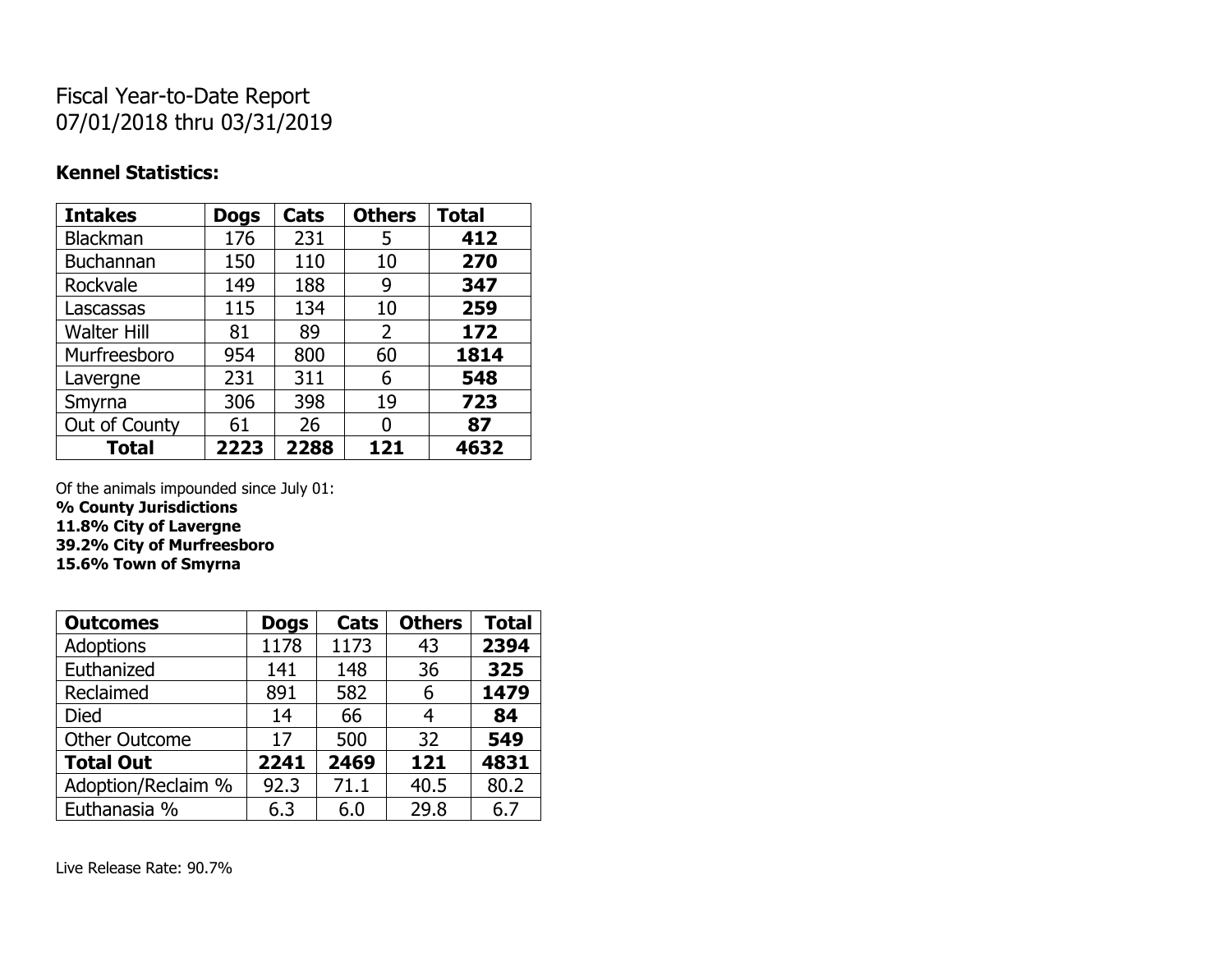23504 People have visited the shelter since July 01, 2018 looking for a lost /new pet.

20923 Logged calls/voice mails since July 01, 2018.

### **Activity Report by Jurisdiction:**

| Zones           | <b>Calls Received</b> | Calls Completed |
|-----------------|-----------------------|-----------------|
| <b>Blackman</b> | 2127                  | 2144            |
| Buchannan       | 1165                  | 1176            |
| Lavergne        | 2552                  | 2567            |
| Lascassas       | 1120                  | 1121            |
| Murfreesboro    | 5365                  | 5408            |
| Rockvale        | 1411                  | 1421            |
| Smyrna          | 1762                  | 1776            |
| Walter Hill     | 806                   | 816             |
| Out of Area     | 167                   | 167             |
| <b>Total</b>    | 16475                 | 16596           |

41.2% County Jurisdictions 15.5% City of Lavergne 32.6% City of Murfreesboro 10.7% Town of Smyrna